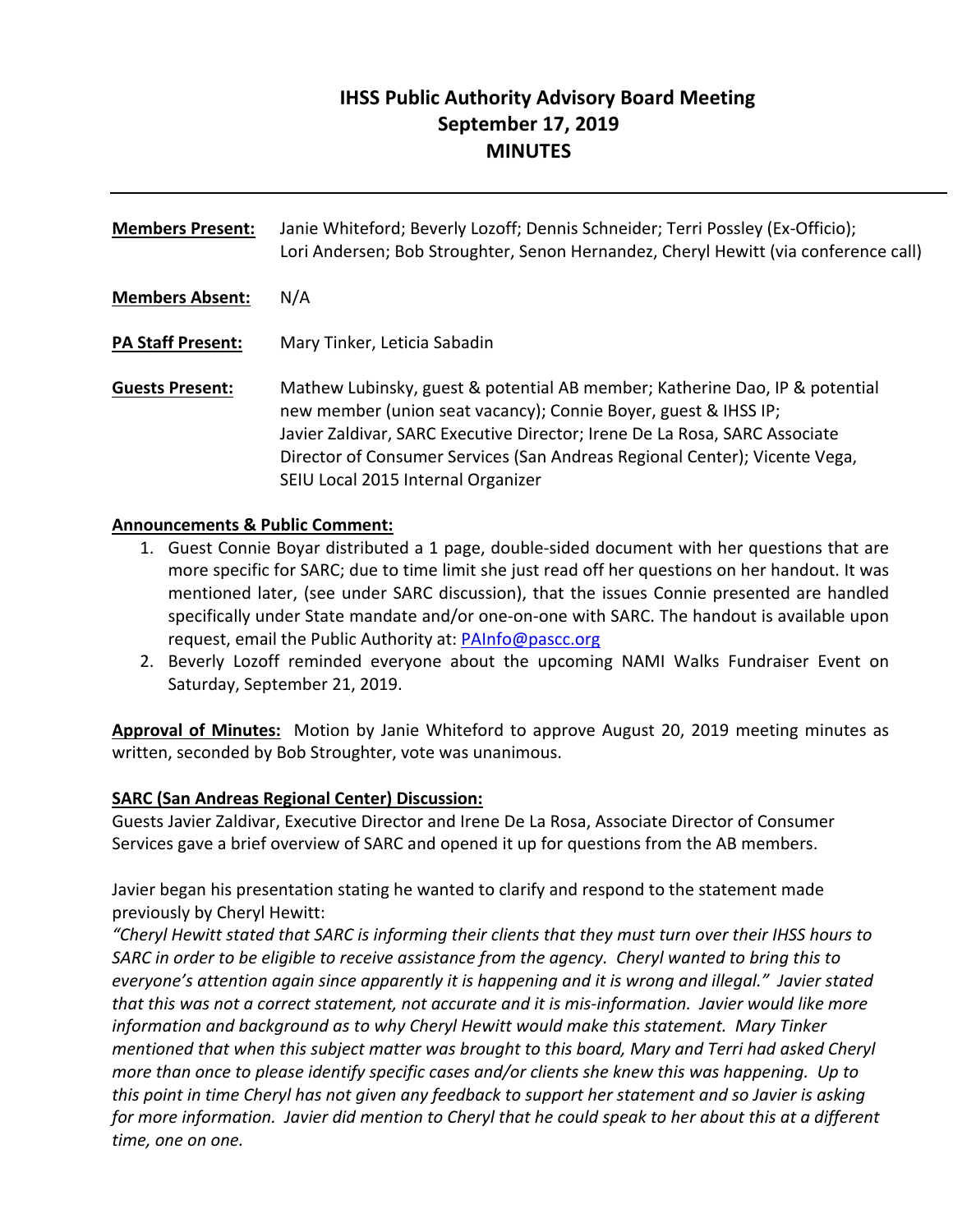Javier continued with his presentation*: San Andreas Regional Center is a community‐based, private nonprofit corporation that is funded by the State of California to serve people with developmental disabilities as required by the Lanterman Developmental Disabilities Act. The Lanterman Act is part of California law that sets out the rights and responsibilities of persons with developmental disabilities. San Andreas is one of 21 Regional Centers throughout California serving individuals and their families who reside within Monterey, San Benito, Santa Clara, and Santa Cruz Counties.* 

*Our services are designed to meet the individual needs of all the people we serve according to age, disability, and geographic location. Through service coordination and case management, our staff connects individuals with resources in the community to enhance their lives. The goal of San Andreas Regional Center is to further the ability of people with developmental disabilities to live productive and satisfying lives as valued members of their communities.* 

Javier distributed the following documents and forms as part of his presentation:

- State of California "Welfare and Institutions Code" Section 4689
- Supported Living Services Standardized Assessment Questionnaire
- SLS Checklist for IHSS
- Budget Planning Form

*These SARC forms are used internally to determine and assess each individual and what exactly are their needs.* 

*To ensure that consumers in or entering into supported living arrangements receive the appropriate amount and type of supports to meet the person's choice and needs as determined by the IPP team, and that generic resources are utilized to the fullest extent possible, the IPP team shall complete a standardized assessment questionnaire at the time of development, review, or modification of a consumer's IPP. The questionnaire shall be used during the individual program plan meetings, in addition to the provider's assessment, to assist in determining whether the services provided or recommended are necessary and sufficient and that the most cost effective methods of supported living services are utilized. They are required to maximize generic resources first; SARC is the payer of the last resort. Generic resources that SARC partners with are such programs as IHSS, Medi‐Cal, Section 8 HUD, Cal Works, Various Food Banks, VTA Access, etc.* 

## *Eligibility*

*To be considered eligible, a disability must have originated before the age of 18, be likely to continue indefinitely, and constitute a substantial disability in 3 or more major life areas. The eligible conditions are the following:* 

- *Intellectual Disability*
- *Cerebral Palsy*
- *Epilepsy*
- *Autism Spectrum Disorder*
- *Fifth Condition*

## *\*\*Early Intervention*

*A child from birth to 36 months may be considered at risk for a developmental disability and referred to the Early Start prevention program.*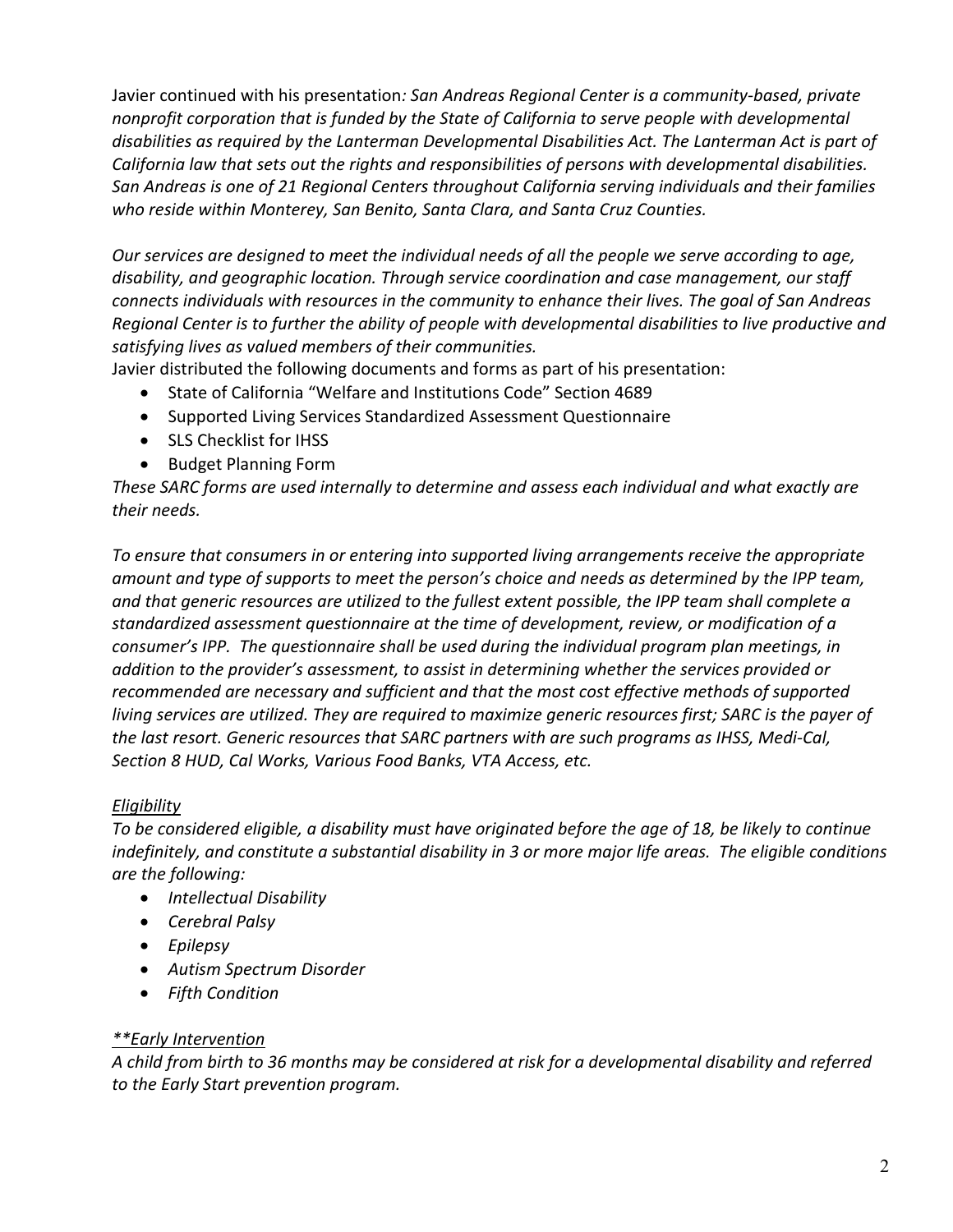## *Eligibility Determination Meeting:*

*At the end of the assessment process, an eligibility determination meeting is offered to share the results of the eligibility evaluation. Based off of the intake timeline, there is usually a referral initiated by the adult applicant, or legally appointed conservator or parent in the case of a minor. There should be supporting documents collected prior to a planning meeting that include such things as medical reports, psychological reviews, IEPs, and any other pertinent documentation to help their case.* 

*Once the Regional Center has determined that developmental disability may be present, an initial interview is scheduled, the planning team meeting. Team usually consisting of an intake service coordinator, psychologist, and physician (if needed) will determine eligibility.* 

## *Planning Team Meeting*

*Once eligibility is established, San Andreas staff, working together with the individual, his or her family, and other involved persons, hold a planning team meeting to identify goals, needs and services. The result of the planning team meeting is a written Individual Program Plan (IPP). This plan is based upon the individual's' current level of functioning and includes service recommendations for immediate and long‐term planning. The IPP is generally reviewed annually to ensure that the individual's needs are being met. Irene spoke to this and reviewed the SLS Checklist for IHSS for generic needs. They have*  assessments very tailored that can assist with paramedical needs.

Q&A time: Janie Whiteford asked if it is specified on the form and nursing care is an option if assessed properly.

There is protective supervision and medical supervision, limited, but offered. They stress that they start with a need before the services, as in what they need to live successfully before they look into and tap into other resources.

Cheryl asked if this include supplies. Depending on the IPP, and the generic resource, will insurance or public institution pay for supplies, if not, then SARC steps in to make assessment and assist.

## Question asked with regards to funding.

Javier responded, No, SARC does not provide to outside institutions, SARC does not take on the liability. It was reiterated that the initial meeting and assessment includes the consumer's advocate if they have one.

Connie Boyar asked, "what if the consumer does not have an advocate?" Irene responded that the intake service coordinator and team will assess the situation and they get creative with a resolution and try to involve a parent, or family member to help assist and support the consumer with such things as signing timesheets and making medical decisions. Javier stated that SARC cannot manage day‐to‐day tasks for consumers but they will find help for them.

Beverly asked how many consumers are in SARC.

Javier states there are approximately 11,000 consumers in Santa Clara County, a total of approximately 18,000 in all 4 counties combined (Santa Clara, San Benito, Monterey, Santa Cruz).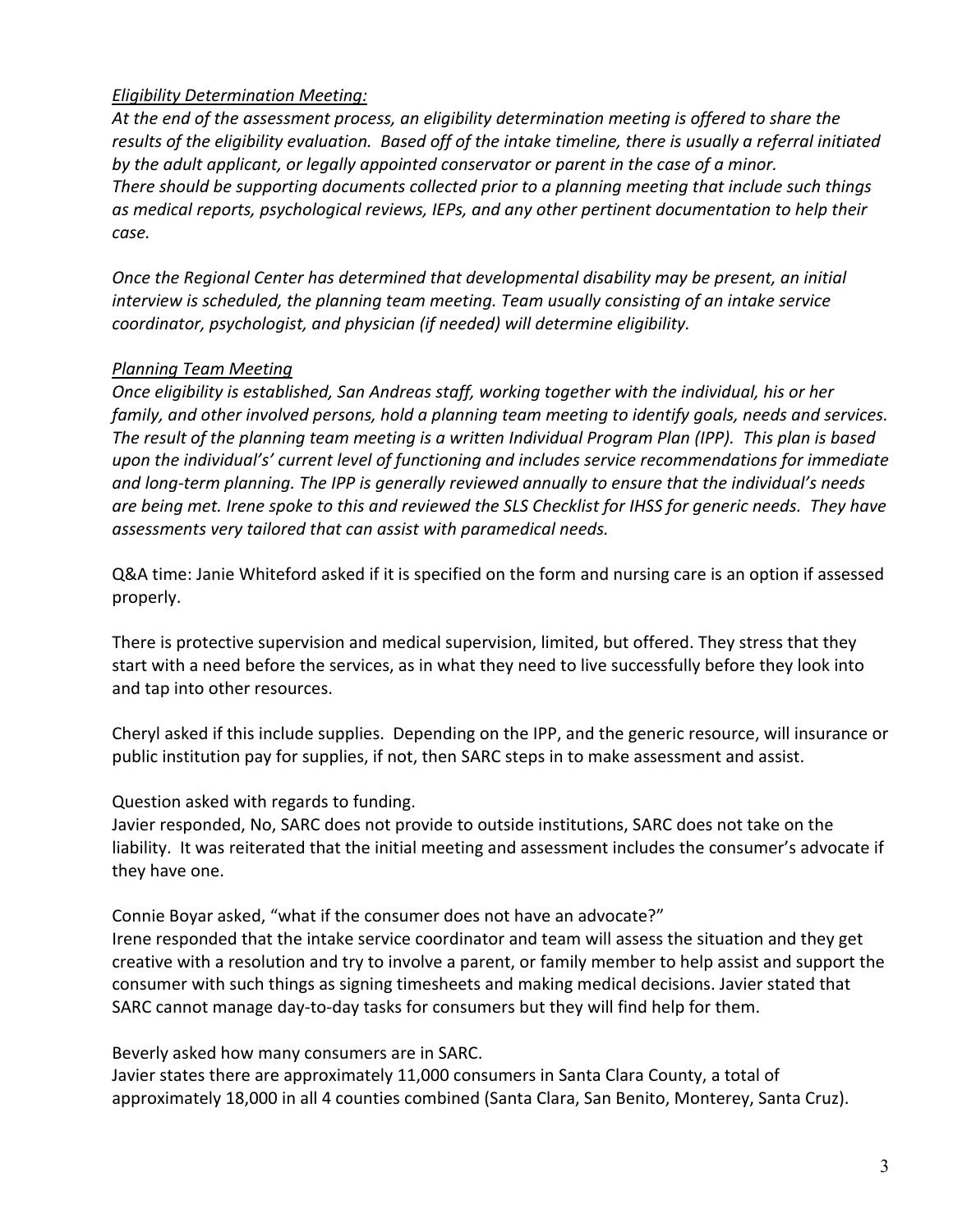Connie Boyar asked Javier if he has data of protective supervision, how many consumers have over 200 hours and Javier stated that he did not have that information handy but can provide it to Connie off‐line.

Dennis Schneider asked about eligibility and Javier pointed this out again and referred members to the SARC website where it states in detail the 5 categories under eligibility.

Javier did a quick overview of the Budget Planning Form and Assessment. The need is based on the assessment that SARC does. They look at what will it take to keep consumer/client safely in their home.

Janie asked about supported living services and SARC hours and how to determine if hours are being inter‐mingled. Javier stated that they rely on the individual/client and the self‐reporting that they do, the hours that they log.

Again, going back to Cheryl and Connie issues, Connie asked what the next steps are in order for her issues to be addressed. Mary addressed the fact that some of these issues are statewide and cannot be addressed at this meeting or with SARC, but handled by the State.

Mary asked Javier if they and some type of advisory committee that meets on a regular basis and if that information can be shared now in order for Connie and Cheryl and whoever else is interested in attending in order to bring to the table the issues they are having.

Javier did state that there are supported living center roundtable meetings that occur every month and that these meetings are open to the public. Javier stated that the SARC vendors, providers are paid minimum wage.

Mary re-iterated that the IHSS IPs are not government workers, the IPs are part of a collective bargaining unit and wages are negotiated along with benefits and other things. Each city has the ability to set their local minimum wage which does not impact IHSS providers because of being part of a collective bargaining unit.

At this point, Cheryl agreed to end her questions and save them for later to speak to Javier one‐on‐ one. Also pointed she would try to attend the roundtable meetings. This goes for Connie as well.

Mathew Lubinsky asked again about eligibility and being over the age of 18. Javier referred him to the website and/or contact SARC directly for an intake assessment and determination of the developmental disability.

## SARC Questions presented by the PA IHSS Advisory Board for Javier and Irene:

- 1. Can you please explain how SARC calculates IHSS within their supported living dollars? Javier distributed the Budget Planning Form in addition to several forms. (Copies available upon request.)
- 2. Is there only one provider for each consumer? Javier states that there are multiple providers, not just one. In some cases there may be a nurse involved. Janie asked who is the provider? Javier said it could be an IHSS provider, a family member, a nurse, etc.
- 3. Who manages the consumer/recipient account? Javier states that this is managed by the individual/consumer themselves or whoever SARC is working with, either parent, advocate, vendor, etc.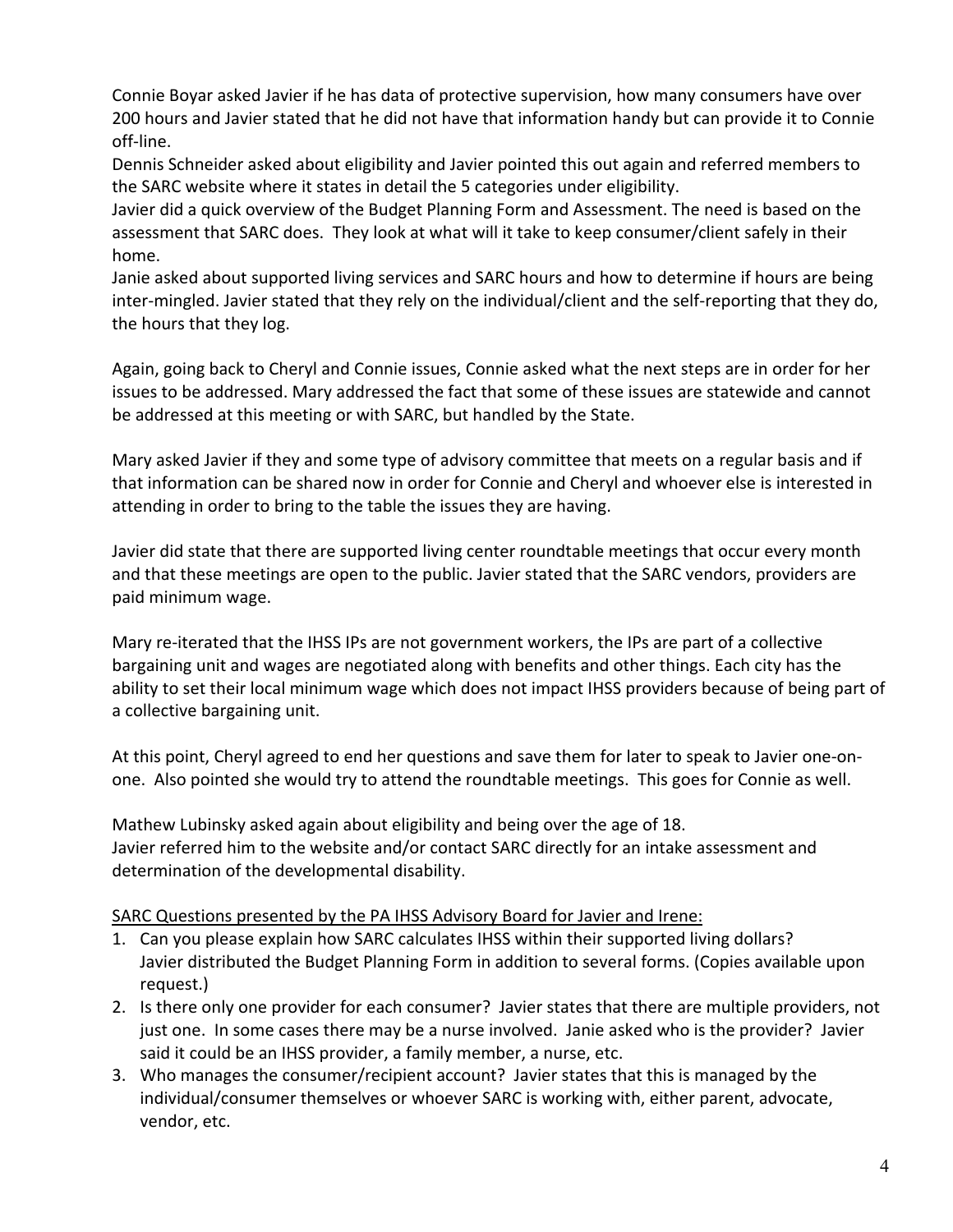- 4. How does IHSS affect SARC's individual budget? Refer to the Budget Planning Form. IHSS is deducted from the total grant amount as services provided.
- 5. What is the funding stream between IHSS and SARC and how does that work? These are separate budgets, these pots are not blended, and there is no intersection with the two. Two programs, two separate budgets and funding and SARC ensures that they are kept separate.
- 6. What is the funding stream between SARC and other organizations they contract with to provide additional services for clients? Refer to the Budget Planning Form.

Cheryl Hewitt asked about self‐determination.

Javier stated that in 2021 there will be a new program for self‐determination and the budget will be determined by SARC, the fiscal agent and the consumer.

**MOU between Health Plans and IHSS:** Terri Possley reported that county council has the MOU and it is currently under review. Terri mentioned that it looks like there was some recent activity in which phone calls were made to the County and the Clerk of Board offices to push this forward and this also helped in bringing it to attention and getting reviewed. Janie Whiteford stated that she did make phone calls to the County and the Clerk of the Board offices and requested that this MOU be addressed and finalized.

**Status on the change in By-Laws:** Terri Possley reported that county council sent her an email indicating this will be presented and moved forward. County council has sent a ledge file that goes to all Board of Supervisors and this will be brought forward a the 2<sup>nd</sup> Board meeting in October. This request is once again to change the member count from 11 to 9 to serve on the board.

Terri also mentioned that the County sent her an email with a document titled "Requirements for Boards' and Commissions' Exemption Regarding Frequency of Meetings". Terri will send this email to Mary and Leticia and then forward to the advisory board and an FYI.

Terri also stated and distributed information regarding a special hearing: "Special Children, Seniors, and Families (CSFC) Hearing" scheduled for Wednesday, September 18 at 6:30pm at the Government Center – Board of Supervisors Chamber at 70 West Hedding Street. Cheryl Hewitt stated that she was planning on attending.

**IHSS Paramedical Changes (IHSS State Letter):** No need for comment or report. Letter dismissed by CDSS.

## **CAPA Report:** CAPA met in Sacramento August 21st.

**EVV/ETS:** CDSS continues to move forward with implementation. A flyer with a schedule of timesheet webinars was mailed to providers. The schedule is being updated monthly and included as a mailing stuffer through November. CDSS is encouraging providers to access the Electronic Services Portal and Electronic Timesheets as a method of finding information and training on ETS. Santa Clara is schedule to be part of waive 3 which is scheduled for May/June 2020 implementation.

**Public Authority Admin Funding:** The CAPA Board unanimously approved a proposal for the FY 19/20 allocation of state funds for PA admin. The proposal was submitted to CDSS and resulted in negotiating with them over four weeks. With the issues resolved, we have reached an agreement with CDSS on the FY 19/20 PA admin allocations. The CFL should be released soon.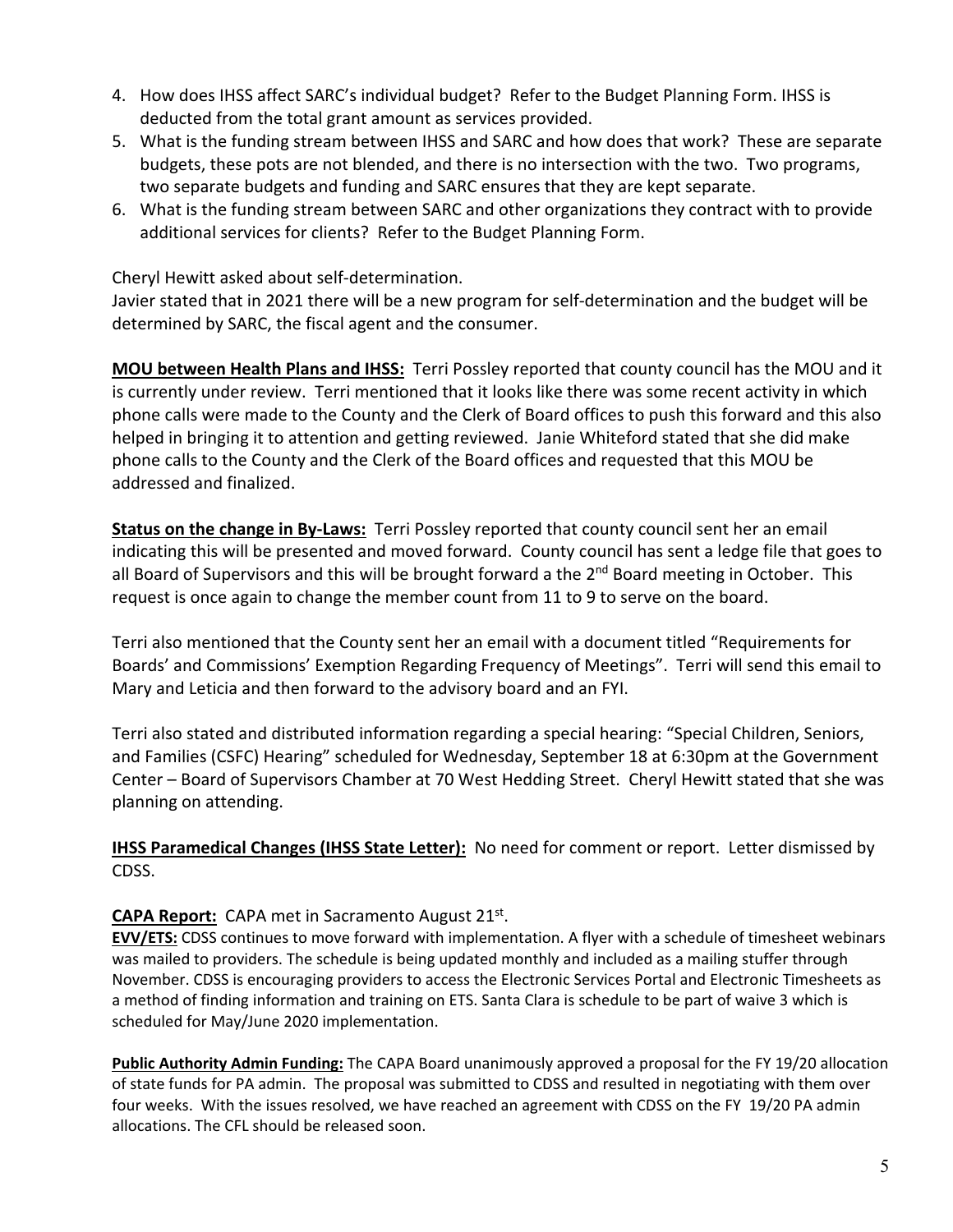**CAPA Legislative Report:** Below, please find information on all of the bills we're currently tracking, in addition to synopses and recommended positions on same.

#### **AB 50 (Kalra): Medi‐Cal: Assisted Living Waiver Program.**

Would require the State Department of Health Care Services to submit to the federal Centers for Medicare and Medicaid Services a request for amendment of the Assisted Living Waiver program with specified amendments. The bill would require, as part of the amendments, the department to increase the number of participants in the program from the currently authorized 5,744 participants to 18,500, to be phased in, as specified. The bill would require the department to increase its provider reimbursement tiers to compensate for mandatory minimum wage increases, as specified. *This bill failed to meet deadline pursuant to Rule 61(a)(12) and accordingly is a 2 year bill. Recommended Position: Support.* 

### **AB 196 (Gonzalez): Paid Family Leave.**

Would revise the formula for determining benefits available pursuant to the family temporary disability insurance program, for periods of disability commencing after January 1, 2020, by redefining the weekly benefit amount to be equal to 100% of the wages paid to an individual for employment by employers during the quarter of the individual's disability base period in which these wages were highest, divided by 13, but not exceeding the maximum workers' compensation temporary disability indemnity weekly benefit amount established by the Department of Industrial Relations. *This bill failed deadline pursuant to Rule 61(a)(10), and accordingly is a two‐year bill. Recommended Position: Watch.*

#### **AB 314 (Bonta): Public employment: labor relations: release time.**

Current law, including the Meyers‐Milias‐Brown Act, the Ralph C. Dills Act, the Trial Court Employment Protection and Governance Act, the Trial Court Interpreter Employment and Labor Relations Act, Judicial Council Employer‐Employee Relations Act, and the Los Angeles County Metropolitan Transportation Authority Transit Employer‐Employee Relations Act, as well as provisions commonly referred to as the Educational Employment Relations Act and the Higher Education Employer‐Employee Relations Act, regulates the labor relations of the state, the courts, and specified local public agencies and their employees. These acts generally require the public entities in this context to grant employee representatives of recognized employee organizations reasonable time off without loss of compensation or benefits for certain purposes in connection with labor relations, commonly referred to as release time. This bill would prescribe requirements relating to release time that would apply to all of the public employers and employees subject to the acts described above and would generally repeal the provisions relating to release time in those acts. *This bill is currently on the Senate Floor Third Reading File. Recommended Position: Watch.*

#### **AB 315 (Garcia): Local Government: lobbying associations: expenditure of public funds.**

Current law authorizes the legislative body of a local agency to attend the legislature and any committees and to present information regarding legislation that the legislative body deems to be beneficial or detrimental to the local agency. Current law also allows the legislative body of a local agency to enter into an association for these purposes and specifies that the cost and expense incident to the legislative body's membership in the association and the activities of the association are proper charges against the local agencies comprising the association. This bill, with respect to moneys paid to or otherwise received by an association, would prohibit an association of local agencies from expending these moneys for any purpose other than the above described activities and educational activities. *This bill failed deadline pursuant to Rule 61 (a)(11), and accordingly is a two‐year bill. Recommended Position: Oppose.* 

#### **AB 414 (Bonta): Healthcare coverage: minimum essential coverage.**

Current federal law, the Patient Protection and Affordable Care Act (PPACA), enacts various healthcare coverage market reforms as of January 1, 2014. PPACA generally requires individuals, and any dependents of the individual, to maintain minimum essential coverage, as defined, and, if an individual fails to maintain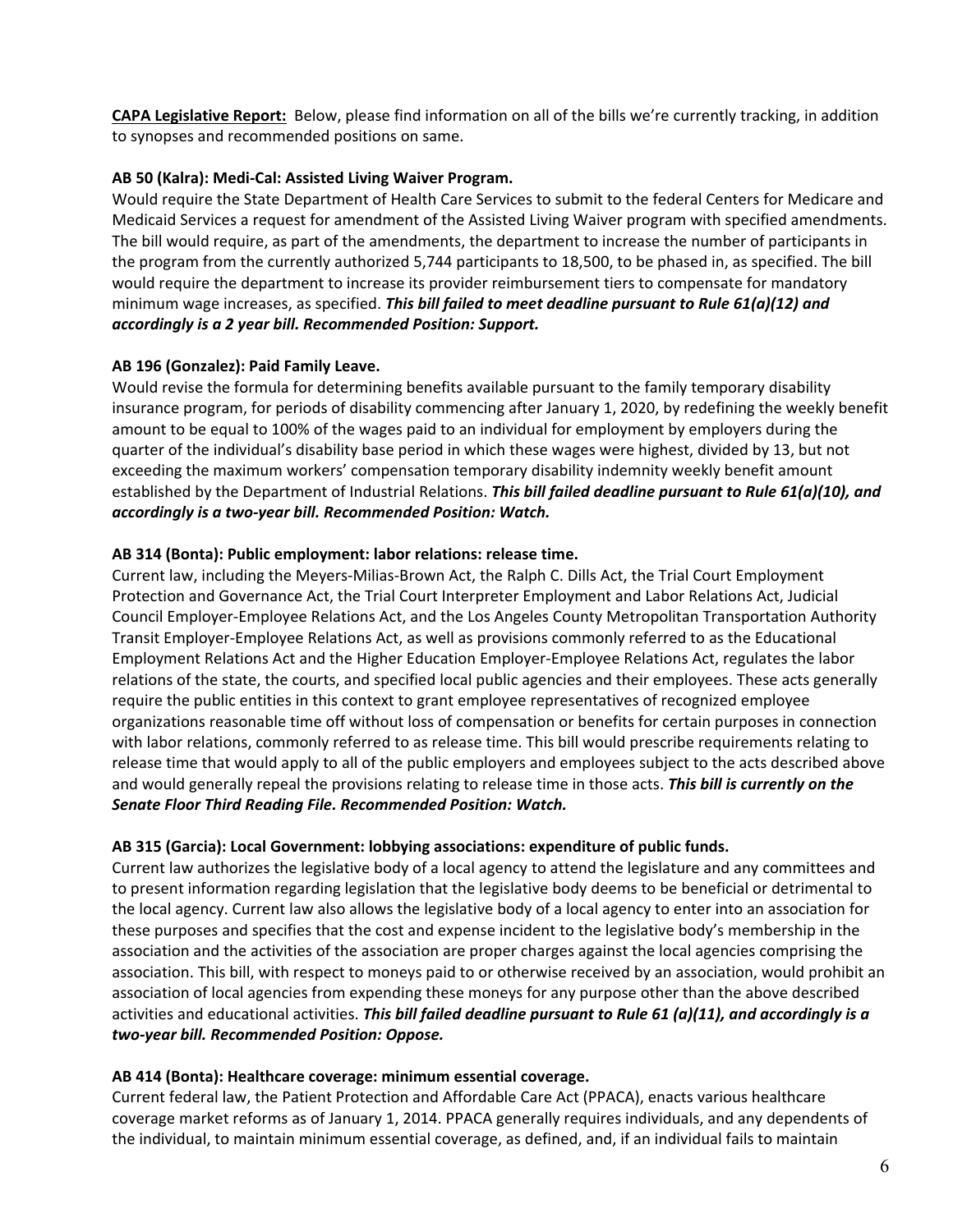minimum essential coverage, PPACA imposes on the individual taxpayer a penalty. This provision is referred to as the individual mandate. This bill would require a California resident to ensure that the resident and the resident's dependents are covered under minimum essential coverage for each month beginning after 2019. The bill would impose a penalty for the failure to maintain minimum essential coverage. *This bill is currently on the Assembly Floor awaiting a vote on Concurrence in Senate Amendments. Recommended Position: Watch.* 

#### **AB 426 (Maienschein): In‐Home Supportive Services program.**

Existing law provides for the county‐administered In‐Home Supportive Services (IHSS) program, under which qualified aged, blind, and disabled persons are provided with services to permit them to remain in their own homes. Under existing law, the Medi-Cal program provides services similar to those offered through the IHSS program, to eligible individuals, with these services known as personal care option services. Existing law requires an applicant for, or recipient of, either of these in‐home supportive services, as a condition of receiving these services, to obtain a certification from a licensed health care professional, as specified, declaring that the applicant or recipient is unable to perform some activities of daily living independently, and that without services to assist the applicant or recipient with activities of daily living, the applicant or recipient is at risk of placement in out‐of‐home care. *This bill passed out of both houses and was enrolled to the Governor on 9/9. Recommended Position: Watch.* 

### **AB 477 (Cervantes): Emergency preparedness: vulnerable populations**.

Current law authorizes cities, cities and counties, and counties to create disaster councils, by ordinance, to develop plans for meeting any condition constituting a local emergency or state of emergency, including, but not limited to, earthquakes, natural or manmade disasters specific to that jurisdiction, or state of war emergency. This bill would require cities, cities and counties, and counties to include representatives from the access and functional needs population, as defined, in the next regular update to their emergency plan, as specified. *This bill was signed into law by the Governor on 9/4/2019 as Chapter 218, Statutes of 2019. Recommended Position: Support***.**

#### **AB 567 (Calderon): Long‐term care insurance.**

Would establish the Long Term Care Insurance Task Force in the Department of Insurance, chaired by the Insurance Commissioner or the commissioner's designee, and composed of specified stakeholders and representatives of government agencies to examine the components necessary to design and implement a statewide long‐term care insurance program. The bill would require the task force to recommend options for establishing this program and to comment on their respective degrees of feasibility in a report submitted to the commissioner, the Governor, and the Legislature by July 1, 2021.*This bill passed out of both houses and was enrolled to the Governor on 9/9/2019. Recommended Position: Watch*.

#### **AB 911 (Rodriguez) 911 services: elder adults and persons with disabilities.**

Would require the Office of Emergency Services, in consultation with relevant experts and stakeholders, to develop a plan and timeline of target dates for the testing, implementation, and operation of a statewide system, consistent with the requirements of this bill, that would enable all Californians, including older adults, individuals with disabilities, and other at-risk persons, to voluntarily provide vital health and safety information to be made available to all first responders in an emergency if a "911" call is placed. The bill would make information submitted through the statewide system confidential and not a public record. *This bill passed out of both houses and was enrolled to the Governor on 9/9/2019. Recommended Position: Support.*

### **AB 1042 (Wood): Medi‐Cal: beneficiary maintenance needs: home upkeep allowances: transitional needs funds.**

Would establish eligibility and other requirements for providing the home upkeep allowance or a transitional needs fund to Medi‐Cal patients residing in a long‐term care facility, as specified. The bill would prescribe both general and specific requirements for both facility residents who intend to leave the facility and return to an existing home, who would receive the home upkeep allowance, and for residents who do not have a home but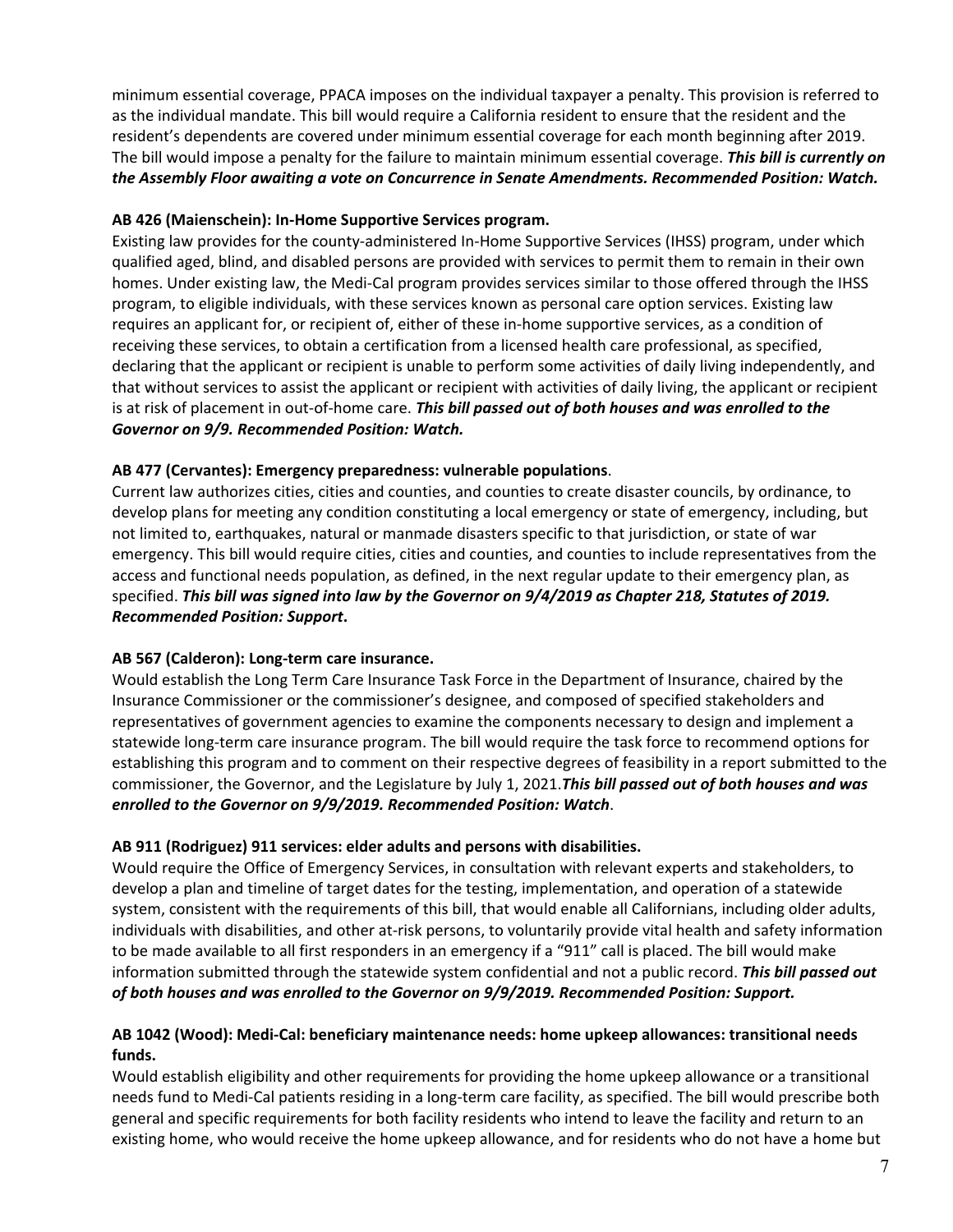intend to leave the facility and establish a new home, who could establish a transitional needs fund for the purpose of meeting the transitional costs of establishing a home. *This bill failed to meet deadline pursuant to Rule 61 (a)(12) and accordingly is a 2 year bill. Recommended Position: Support.*

### **AB 1088 (Wood): Medi‐Cal: eligibility.**

Would provide that an individual who would otherwise be eligible for Medi-Cal benefits, but for the state's contribution to their Medicare premium, would be eligible for Medi-Cal without a share of cost if they otherwise meet eligibility requirements. The bill would authorize the State Department of Health Care Services to implement this provision by provider bulletins or similar instructions until regulations are adopted. The bill would require the department to adopt regulations by July 1, 2021, and to provide a status report to the Legislature on a semiannual basis until regulations have been adopted.

### *This bill passed out of both houses and was enrolled to the Governor on 9/9/2019. Recommended Position: Support.*

### **AB 1107 (Chu): Workers Compensation.**

Current law requires, when payment of compensation has been unreasonably delayed or refused, either prior to or subsequent to the issuance of an award, the amount of the payment unreasonably delayed or refused to be increased up to 25% or up to \$10,000, whichever is less, except for unreasonable delay in the provision of medical treatment for periods of time necessary to complete the utilization review process. Current law provides that a determination by the appeals board or a final determination of the administrative director pursuant to independent medical review that medical treatment is appropriate is not conclusive evidence that medical treatment was unreasonably delayed or denied for purposes of imposing those penalties. This bill would exclude a final determination of the administrative director pursuant to independent medical review from the latter provision regarding conclusive evidence that medical treatment was unreasonably delayed or denied. *This bill failed to meet deadline pursuant to Rule 61 (a)(11), and accordingly is a two‐year bill. Recommended Position: Watch.* 

#### **AB 1287 (Nazarian): Universal assessments: No Wrong Door system.**

Current law, including, among others, the Mello‐Granlund Older Californians Act, provides various programs to assist older adults and people with disabilities. These programs include the Aging and Disability Resource Connection program established to provide information to consumers and their families on available long‐term services and supports (LTSS) programs and to assist older adults, caregivers, and persons with disabilities in accessing LTSS programs at the local level. This bill would require the California Department of Aging, in partnership with other specified departments and in consultation with stakeholders, to develop a plan and strategy for a phased statewide implementation of the No Wrong Door system, as described, on or before July 1, 2020.*This bill passed out of both houses and was enrolled to the Governor on 9/9/2019. Recommended Position: Watch.* 

### **AB 1382 (Aguiar‐Curry): Master Plan for an Aging California.**

Would require the state to adopt a Master Plan for Aging, emphasizing workforce priorities. The bill would require the Master Plan for Aging to prioritize specified issues related to preparing and supporting the state's paid paraprofessionals and professionals, as well as unpaid family caregivers. These issues would include, but not be limited to, (1) addressing the need for a well-trained and culturally competent paid paraprofessional and professional health care and long‐term care workforce, and (2) developing recommendations regarding the need for high-quality, affordable, and accessible respite services throughout the state for unpaid family caregivers. *This bill passed out of both houses and was enrolled to the Governor on 9/9/2019. Recommended Position: Watch.* 

### **AB 1434 (Kalra): Public Social Services: SSI/SSP.**

Current law provides for the State Supplementary Program for the Aged, Blind, and Disabled (SSP), which required the State Department of Social Services to contract with the United States Secretary of Health and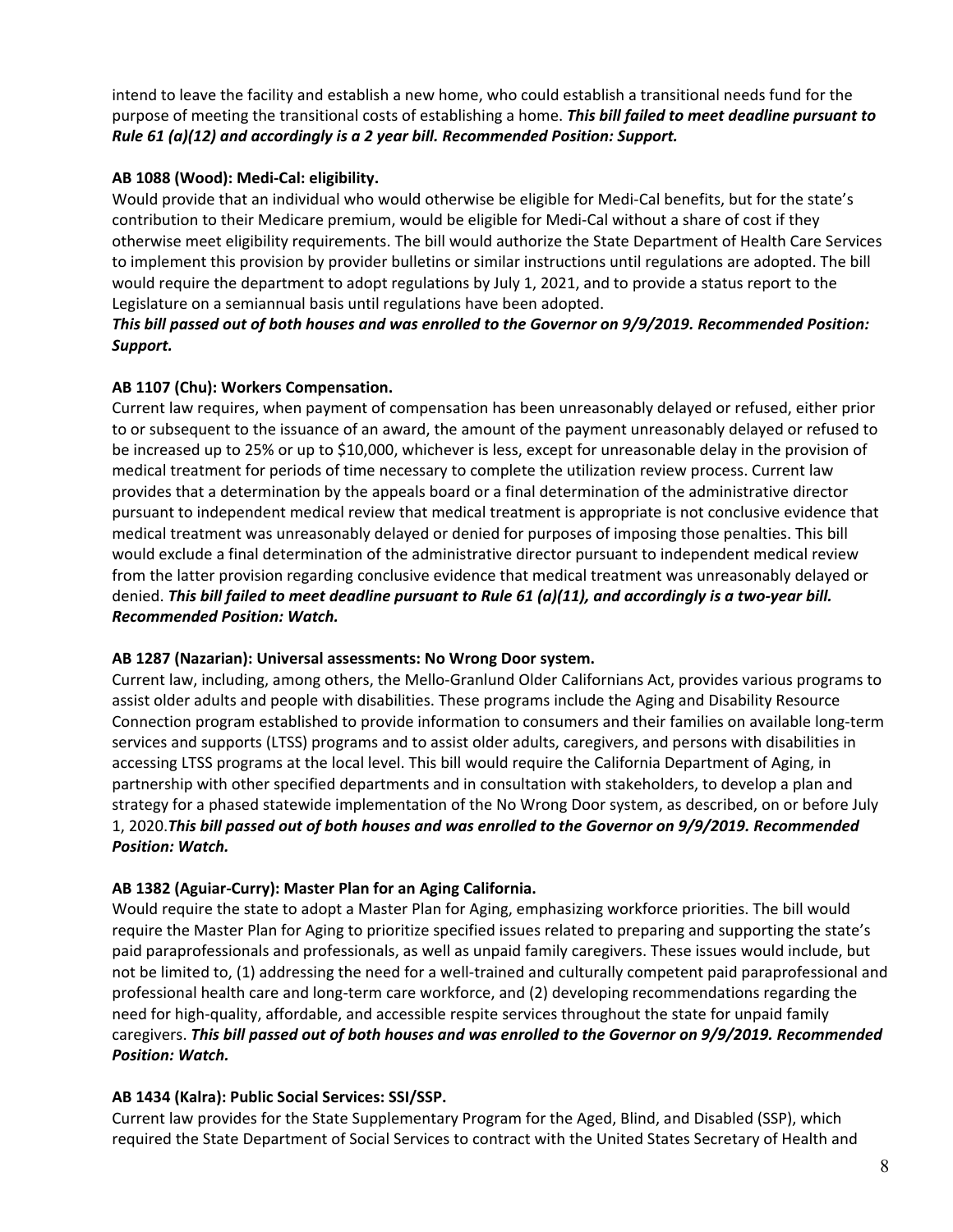Human Services to make payments to SSP recipients to supplement Supplemental Security Income (SSI) payments made available pursuant to the federal Social Security Act. This bill would reinstate the cost‐of‐living adjustment beginning January 1 of the 2020 calendar year. The bill would also require a maximum aid payment provided to an individual or a married couple that does not equal or exceed 100% of the federal poverty level. *This bill was held under submission on the Assembly Appropriations Committee Suspense File. Recommended Position: Support.*

### **AB 1574 (Mullin): Political Reform Act of 1974: lobbying expenditures.**

The Political Reform Act of 1974 requires lobbyists employed by a lobbyist employer or a lobbying firm to provide a periodic report of the lobbyist's activity expenses and contributions to the employer or firm within two weeks following the end of each quarter. The Act requires lobbying firms, lobbyist employers, and persons who make payments to influence legislative or administrative action of \$5,000 or more in value in any calendar quarter to file with the Secretary of State, during the month after the end of each calendar quarter of a biennial legislative session, reports regarding lobbying expenditures made during the calendar quarter. This bill would, beginning on January 1, 2021, instead require those reports to be filed on a monthly basis. *This bill is currently in the possession of the Assembly Appropriations Committee and is a 2 year bill (although it has not yet been recorded under which rule this occurred.) Recommended Position: Watch.*

### **SB 167 (Dodd): Electrical Corporations: wildfire mitigation plans.**

Under existing law, the Public Utilities Commission has regulatory authority over public utilities, including electrical corporations and gas corporations. Existing law authorizes the commission to establish rules for all public utilities, subject to control by the Legislature. Existing law requires each electrical corporation to construct, maintain, and operate its electrical lines and equipment in a manner that will minimize the risk of catastrophic wildfire posed by those electrical lines and equipment. Existing law requires the commission, by January 1, 2020, to establish within itself the Wildfire Safety Division. Existing law requires each electrical corporation to annually prepare and submit a wildfire mitigation plan to the division for review and approval. Existing law requires those wildfire mitigation plans to include specified information, including protocols for disabling reclosers and deenergizing portions of the electrical distribution system that consider the associated impacts on public safety, as well as protocols related to mitigating the public safety impacts of those protocols, including impacts on critical first responders and on health and communication infrastructure. Existing law requires the commission to designate a baseline quantity of electricity and gas necessary for a significant portion of the reasonable energy needs of the average residential customer and requires the commission to establish a standard limited allowance in addition to the baseline quantity of gas and electricity for residential customers dependent on life‐support equipment, as specified, which is referred to as a medical baseline allowance.

This bill would require each electrical corporation, as part of those protocols, to additionally include protocols related to mitigating the public safety impacts of disabling reclosers and deenergizing portions of the electrical distribution system that consider the impacts on customers who are receiving medical baseline allowances. The bill would authorize electrical corporations to deploy backup electrical resources or provide financial assistance for backup electrical resources to those customers receiving medical baseline allowances and who meet specified requirements. *This bill passed out of both houses and was enrolled to the Governor on 9/6/2019. Recommended Position: Support.* 

#### **SB 214 (Dodd): Medi‐Cal: California Community Transitions program.**

Would require the State Department of Health Care Services to implement and administer the California Community Transitions (CCT) program, as authorized under federal law and pursuant to the terms of the Money Follows the Person Rebalancing Demonstration, to help an eligible Medi‐Cal beneficiary move to a qualified residence, as defined, after residing in an institutional health facility for a period of 90 days or longer. The bill would require CCT program services to be provided by a lead organization, as defined, which would coordinate and ensure the delivery of all services necessary to implement the program. *This bill is currently in*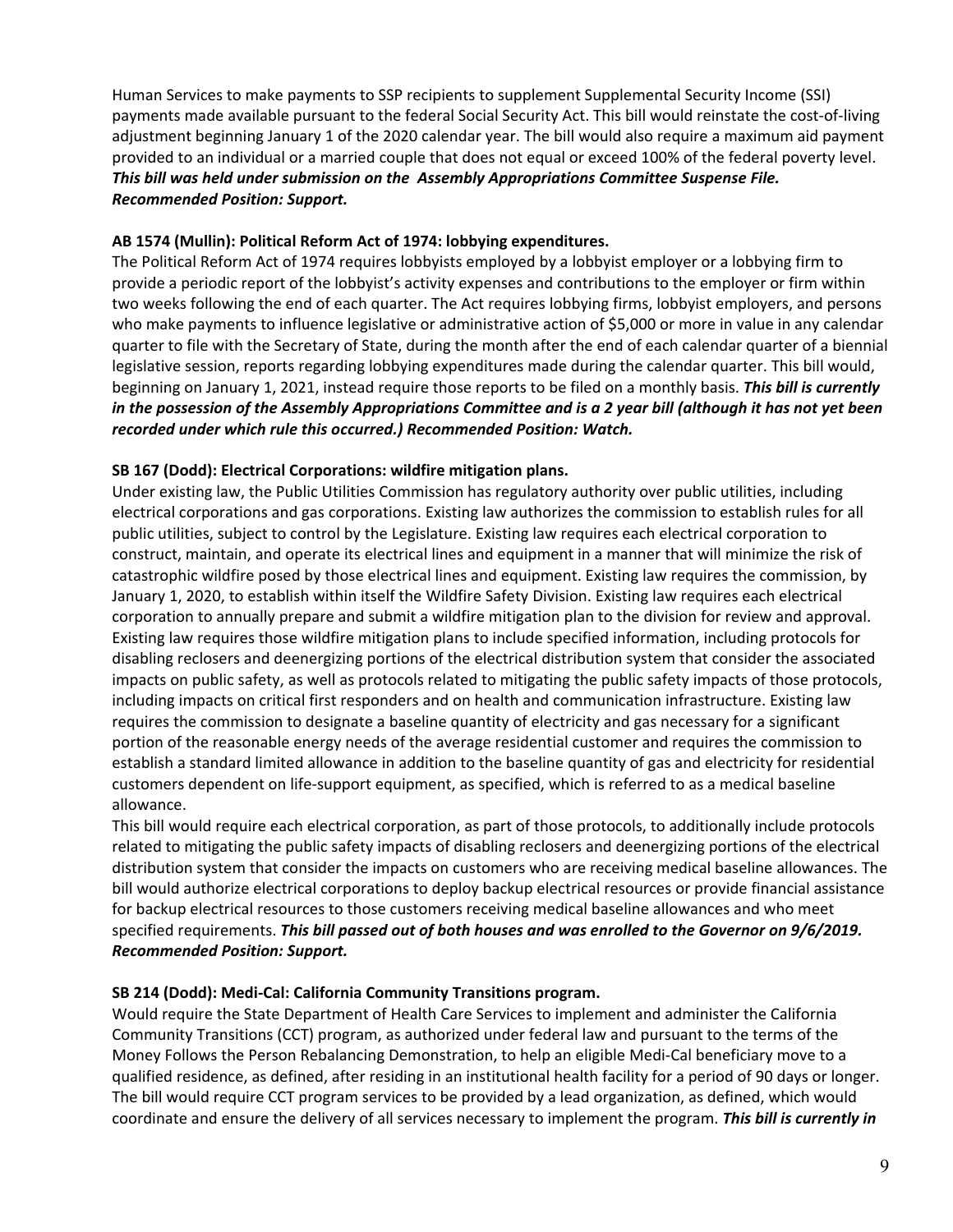### *the possession of the Assembly Appropriations Committee, where hearing was cancelled by the author. Recommended Position: Support.*

### **SB 228 (Jackson): Master Plan on Aging.**

Would require the Governor to appoint a Master Plan Director and establish an Aging Task Force, consisting of 13 members, with the President pro Tempore of the Senate and the Speaker of the Assembly each appointing 2 members and the Governor appointing 9 members to the task force. The bill would require the director, with the assistance of the task force, to work with representatives from impacted state departments, stakeholders, and other agencies to identify the policies and priorities that need to be implemented in California to prepare for the aging of its population. *This bill is currently on the Senate Floor, awaiting a vote of concurrence in Assembly Amendments. Recommended Position: Support.* 

### **SB 280 (Jackson) Older Adults and Persons with Disabilities: fall prevention.**

The Mello‐Granlund Older Californians Act establishes the California Department of Aging, and sets forth its duties and powers, including, among other things, entering into a contract for the development of information and materials to educate Californians on the concept of "aging in place" and the benefits of home modification. Current law also establishes the Senior Housing Information and Support Center within the department for the purpose of providing information and training relating to available innovative resources and senior services, and housing options and home modification alternatives designed to support independent living or living with family. This bill would repeal those provisions relating to the department's provision of information on housing and home modifications for seniors. *This bill is currently on the Senate Floor, awaiting a vote of concurrence in Assembly Amendments. Recommended Position: Support.* 

### **SB 512 (Pan) Long Term Supports and Services**

Would establish the California Long-Term Services and Supports Benefits Board (LTSS Board), to be composed of 9 specified members, including, among others, the Treasurer as chair, the Secretary of California Health and Human Services as vice chair, and 3 members to be appointed by the Governor. The bill would require the LTSS Board to manage and invest revenue deposited in the California Long‐Term Services and Supports Benefits Trust Fund (LTSS Trust), which the bill would create in the State Treasury, to, upon appropriation, finance long‐ term services and supports for eligible individuals. The bill would also create, until January 1, 2025, the Long-Term Services and Supports Advisory Committee for the purpose of providing ongoing advice and recommendations to the LTSS Board. *This bill failed to meet deadline pursuant to Rule 61 (a)(12), and accordingly is a 2‐year bill. Recommended Position: Watch.* 

### **SB 611 (Caballero): Housing: Elderly Individuals with Disabilities**

Would establish the Master Plan for Aging Housing Task Force, chaired by the director or their designee, and composed of specified stakeholders and representatives of government agencies to, among other things, identify policy strategies that will help increase the supply of affordable housing for older adults and reduce barriers to providing health care and social services to older adults in affordable housing, and make recommendations to the Legislature. *This bill passed out of both houses and was enrolled to the Governor on 9/6/2019..* **Recommended Position: Watch.** 

#### **SB 661 (Hurtado): Long Term Care**

Current law provides various regulatory structures under which long‐term care may be provided to older individuals and individuals with disabilities, including within licensed nursing facilities, residential care facilities for the elderly, and home‐ and community‐based services. This bill would state the intent of the Legislature to enact legislation to address the growing need for long-term care for seniors and individuals with disabilities in California, and would make related findings and declarations. *This bill is currently in the possession of Senate Rules Committee, awaiting referral.* **Recommended Position: Watch.**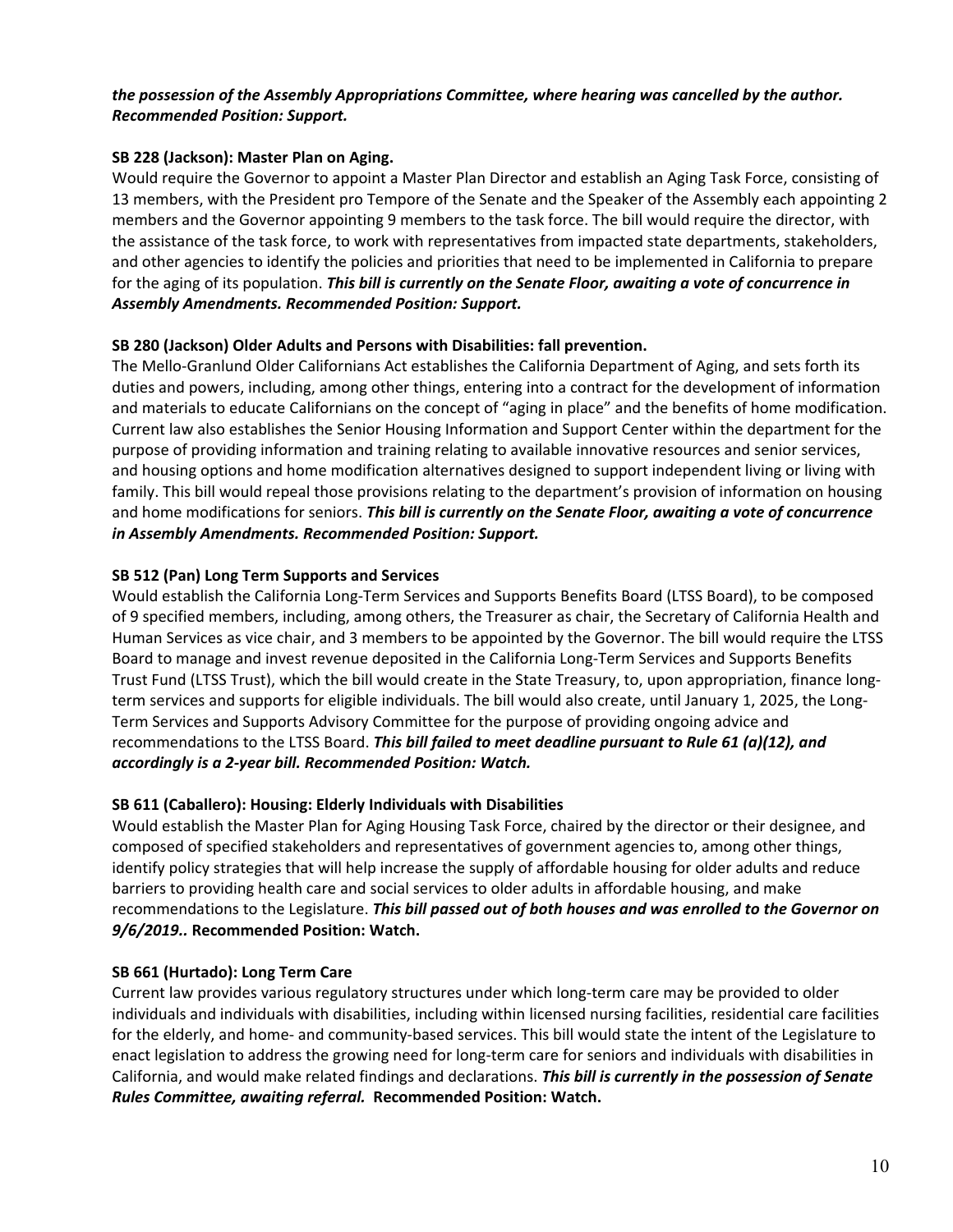## **Programs Report:**

There were **11,916** IPs enrolled in the Valley Health Plan with **4,597** of those in the Classic Plan and **7,319 i**n the Preferred Plan in August. There were **12,612** IPs enrolled in the Dental/Vision plans and **606** Smart Pass VTA Cards issued.

## **Enrollment:**

Number of IPs enrolled: **520**  Number of IPs partially done: **468** Fingerprints: Failed: **8**

Estimated number of individuals attending group enrollment sessions was **35 to 90** per session. Group sessions are generally held on Fridays with approximately **655** attending in August.

**Registry Services:** There are **399** active IPs on the registry and **1,299** active consumers. The registry:

- Completed **73** new consumer intakes and reactivated **73** consumers
- Attained **76** matches
- Provided **630** new interventions

**Care Coaching:** The Registry received **30** referrals for Care Coaching in the month of August.

- There were **43** in‐home visits made.
- Total active consumers **70**
- Total inactive consumers **253**

**Urgent Care Registry** There were **52** hours of urgent care services authorized in August.

**Registry Introductory Training (RIT):** There was **1** RIT sessions held in August.

- Conducted **16** interviews
- Called **40** references
- Completed **38** reference checks
- Added **8** new IPs to the registry

RIT sessions are recruitment training workshops held for individuals who wish to join the registry. This is one of the screening requirements for being added to the registry. Next steps required include checking references, in‐person interview with staff, and completion of mandatory enrollment process which includes DOJ criminal background check. Because of the amount of work required to get someone added to the registry there are generally people being added on a continuous basis.

**Public Authority Phone Calls:** The Public Authority handled a total of **4,839** phone calls during August. Breakdown of the calls:

- **Registry 2,607**
- **Enrollment 631**
- **General 102**
- **Benefits 1,351**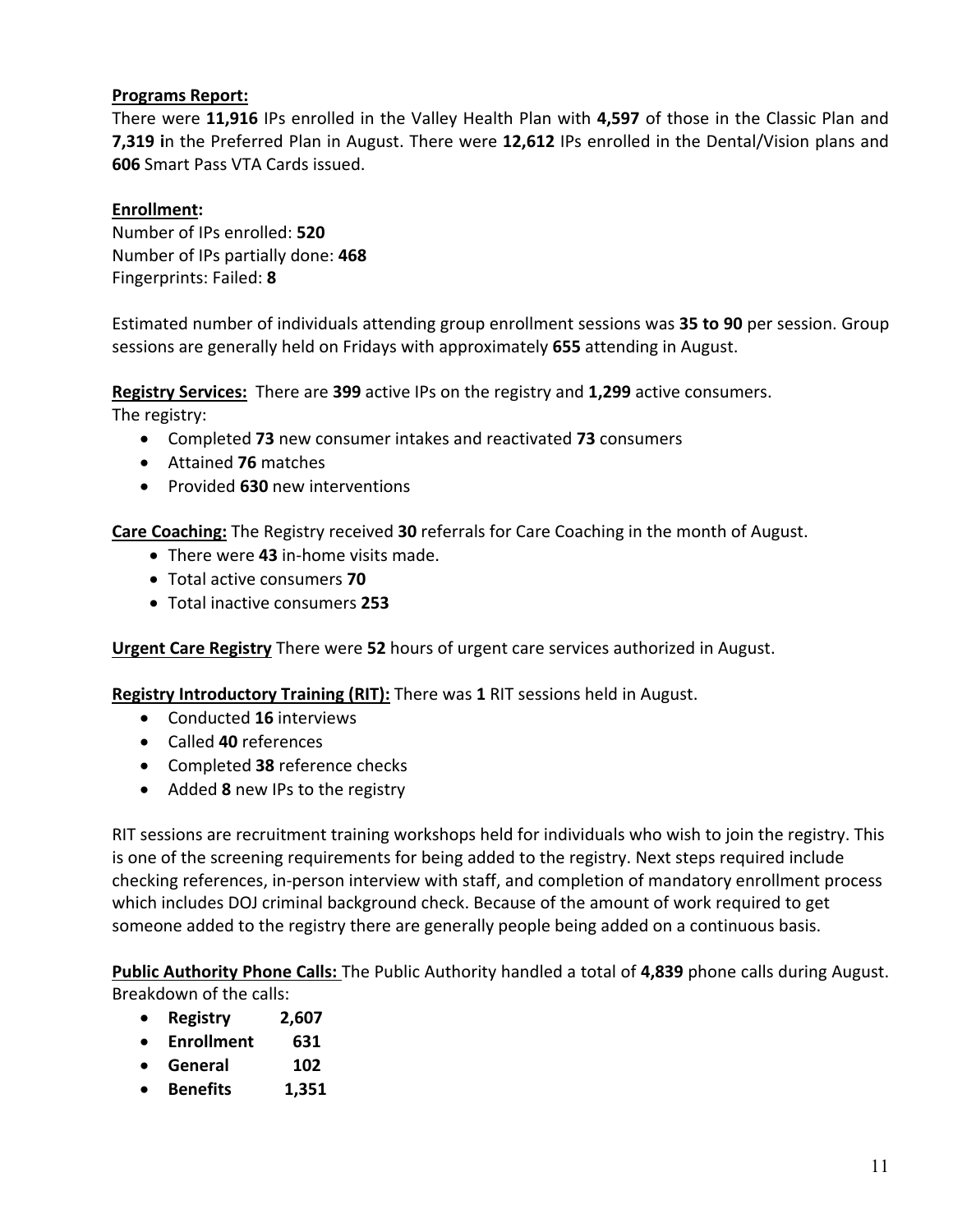**IP Trainings Provided:** There were no training classes in August. Registrations for the new semester began August 1<sup>st</sup>with conformation and waitlist letters going out August 14<sup>th</sup>. A total of 1682 class registrations were completed. The Fall semester training schedule is posted on the Public Authority website.

The Milpitas Adult School will be an additional location offering Safe Lifting and Transferring classes at their facility this fall.

**Outreach:** PA staff joined other Sourcewise staff at the National Senior Citizen's Day event at Sourcewise's South County Office with 24 people attending.

**Over Time Training:** There was **1** IP who was provided training/counseling on overtime issues and how to properly complete their timesheet.

**Timesheet Training Video on PA Website:** The Public Authority developed a great new video that instructs providers on how to complete their timesheets and prevent OT issues. It is quite thorough and easy to understand. The video was viewed **4,465** times during August. The video can be viewed at: http://www.pascc.org/services/TimeSheetVid.html. This will be removed from the website when the transition to electronic timesheets begins in Santa Clara County.

**Staffing:** The Public Authority is fully staffed at this time.

**Electronic Time Sheets:** Santa Clara County has **34.8%** of IPs opted for electronic timesheets. These help to simplify and ensure timesheets don't have errors and are processed quicker. And direct deposit has increased participation rate to **45.1 %** ensuring IPs get paid much quicker. PA staff is encouraging new IPs and others they talk with to enroll in ETS and DD in order to prevent delays in getting paid. It is included as part of the enrollment orientation as well. CDSS now publishes a monthly Excel report of statistics that includes county data and statewide comparisons: http://www.cdss.ca.gov/inforesources/IHSS/Program‐Data

**Sick Leave Update:** A total of **24,470** active IPs have accrued 8 hours of sick leave, **575 (2.3%)** of them have claimed some hours, **477** have claimed all 8 hours so far this fiscal year.

**California IHSS Consumer Alliance Report (CICA):** Janie Whiteford stated that there was not much to report on that has not been addressed already. Still carefully monitoring EVV/ETS and pushing for and encouraging all to go on the website for additional information. Santa Clara County is still on schedule to be part of wave 3 which is May/June of 2020 implementation.

Janie also reminded all to join the monthly CICA conference call scheduled on the 3<sup>rd</sup> Wednesday of the each month. Upcoming call is tomorrow, Wednesday, September 18<sup>th</sup> at 10am. These calls are important and informative; they have agenda items that are critical pertaining to IHSS programs and so much more.

Mary mentioned that the need to advocate and get more ideas presented can be addressed here on these types of calls. You can address issues and state which bills you would like to see passed. Janie encouraged all at the meeting to try to participate by joining the monthly calls.